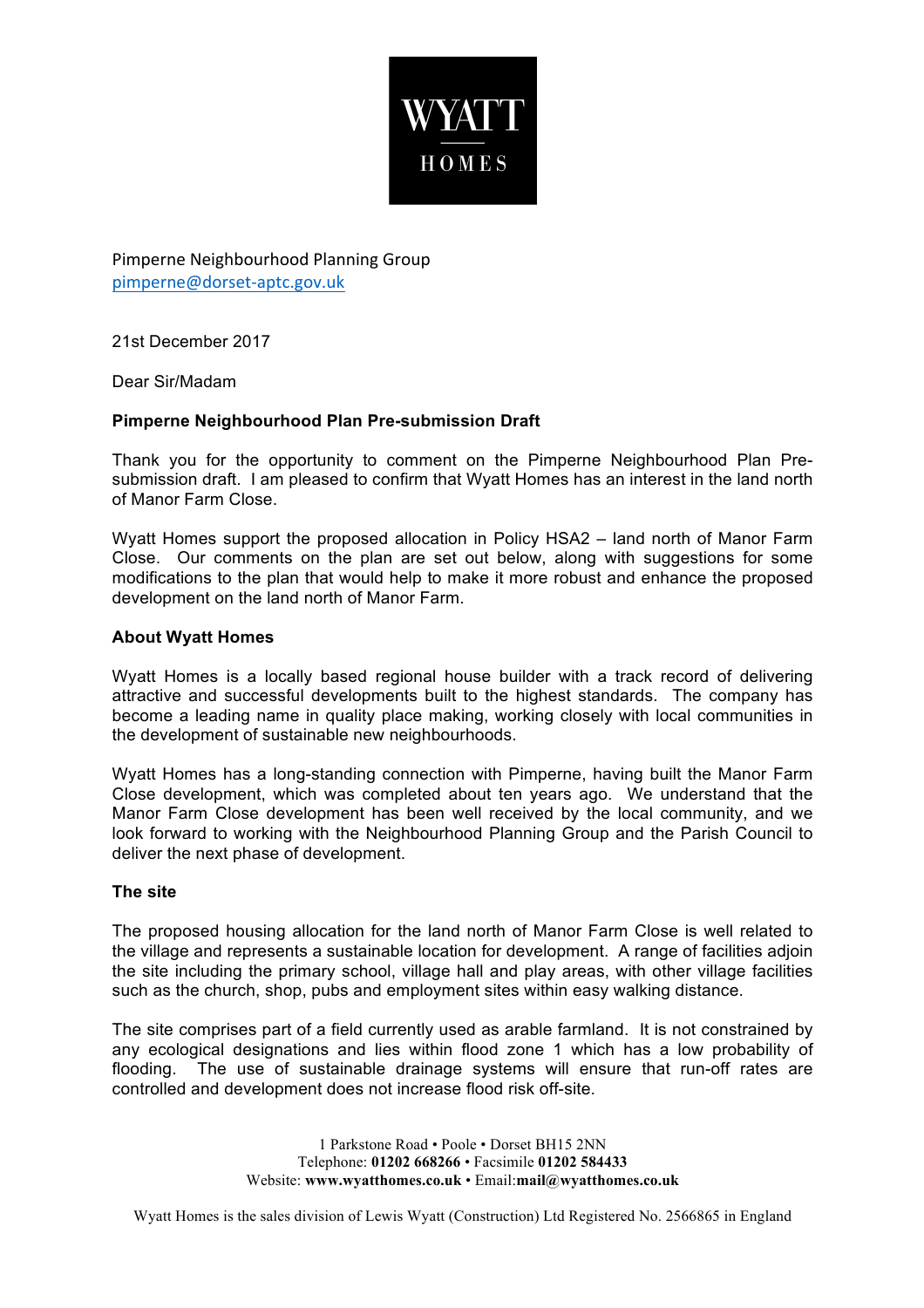The Cranborne Chase and West Wiltshire Area of Outstanding Beauty designation covers the site as well as the village and most of the parish. The Conservation Area adjoins the southern boundary of the site. The area proposed for housing development would be in keeping with the historic pattern of development in the village, and would not extend higher up the valley slopes than adjoining development to the west of Church Road.

Our approach to the proposed development would seek to ensure a high quality design that responds to the character of the village with appropriate use of materials, a scale and layout consistent with the surrounding development, and a range of house types and tenures to reflect local needs.

## **Comments on the policies and supporting text**

## Page 5 – What do we want for Pimperne's Future?

The paragraph titled '*What do we want for Pimperne's future?'* states that the focus for growth to meet local needs should be within the settlement boundary of the village. It would be more accurate for this paragraph to state that the focus for growth should be within or adjoining the settlement boundary of the village.

## Page 16 – policy MHN: Meeting Housing Needs

Policy MHN: Meeting Housing Needs proposed a target of 40-45 additional homes in Pimperne between 2016 and 2031 to meet the projected needs of the local community. It is understood that this is based in part on a 'pro-rata' proportion of the housing target for the rural areas in the North Dorset Local Plan.

It should be noted that the housing target in the North Dorset District Plan is a minimum target. More recent evidence in the housing market assessment and emerging Government Guidance on assessing housing need suggests a higher housing need. The North Dorset Local Plan Review Issues and Options Consultation is proposing a 28% increase in the housing target from 285 dwellings per annum to 366 dwellings per annum.

Consideration should be given to increasing the Neighbourhood Plan housing target to reflect this, which would suggest a target of 50-60 dwellings.

#### Page 23 - Locations for new housing development

The first paragraph on page 23 of the Pre-submission draft plan indicates that the site allocations should be developed at different times across the plan period. We would like to highlight that the land north of Manor Farm Close is available now and Wyatt Homes are keen to deliver this site at an early stage in the plan period.

#### Policy HSA2: Housing Site Allocation 2 – land north of Manor Farm Close

The proposed allocation of the land north of Manor Farm Close is supported. The site represents a sustainable location for development and is a natural extension to the village. Wyatt Homes welcomes the opportunity to deliver a high quality development in keeping with the character of the village and the existing Manor Farm Close development. We are in the process of be commissioning a suite of technical studies that will inform the design approach, and would welcome the opportunity for further discussion with the local community as this work progresses.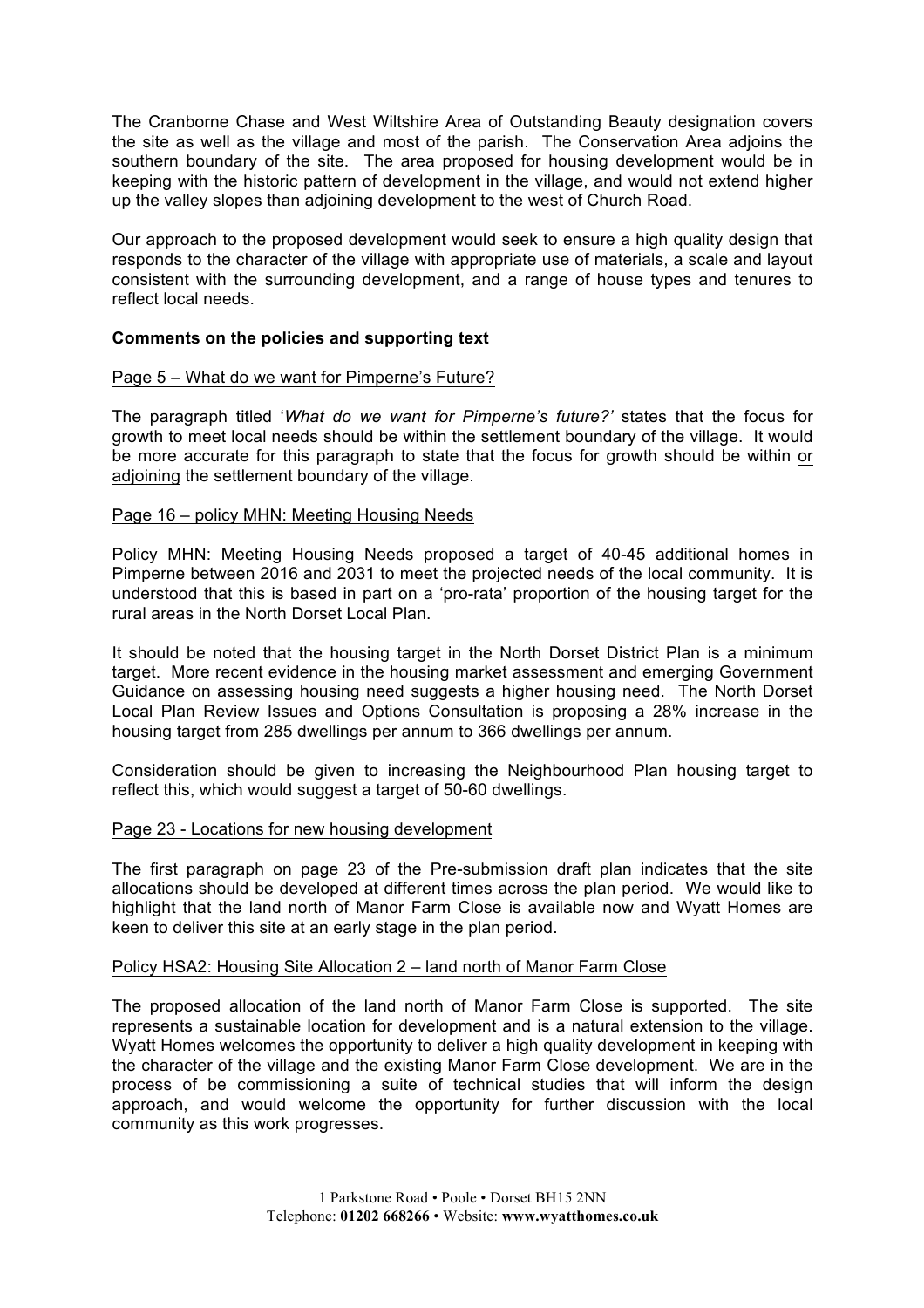In order to take forward the pattern of development that has been established by the existing Manor Farm Close development, we would like to take this opportunity to suggest that consideration is given to extending the proposed housing site allocation to the west, as shown on the attached plan. This would provide a number of benefits including scope for larger rear gardens and landscape buffer planting along the western edge of the site.

An extended area would provide an opportunity to incorporate an area of public open space and tree planting along the western edge of the site, potentially connecting to the green space to the rear of St Peter's Church and the footpath network beyond. It would also allow greater flexibility for the layout to accommodate surface water attenuation as part of any sustainable drainage system. We would welcome the opportunity to discuss concepts for the site further with the Neighbourhood Planning Group.

#### Policy SB: Settlement Boundary

In order to provide consistency between the Local Plan and Neighbourhood Plan, consideration should be given to extending the settlement boundary to include the proposed housing allocations. This would ensure that future planning applications for the development of the allocated sites can be approved in line with NDDC Local Plan policies that restrict development outside settlement boundaries.

## **Conclusion**

We welcome the progress that has been made on the Neighbourhood Plan in identifying sites to support the growth of the village, and support identification of the land north of Manor Farm Close as a proposed housing allocation. We trust these comments will be of assistance as you prepare the plan for submission to North Dorset District Council and we would welcome the opportunity to discuss the site further with the Neighbourhood Planning Group. Please do contact me should you require any further information.

Yours sincerely

*Tim Hoskinson*

#### **Tim Hoskinson** Planning Manager

Encl. Plan showing Wyatt Homes suggested extension to the proposed housing allocation on the land north of Manor Farm Close.